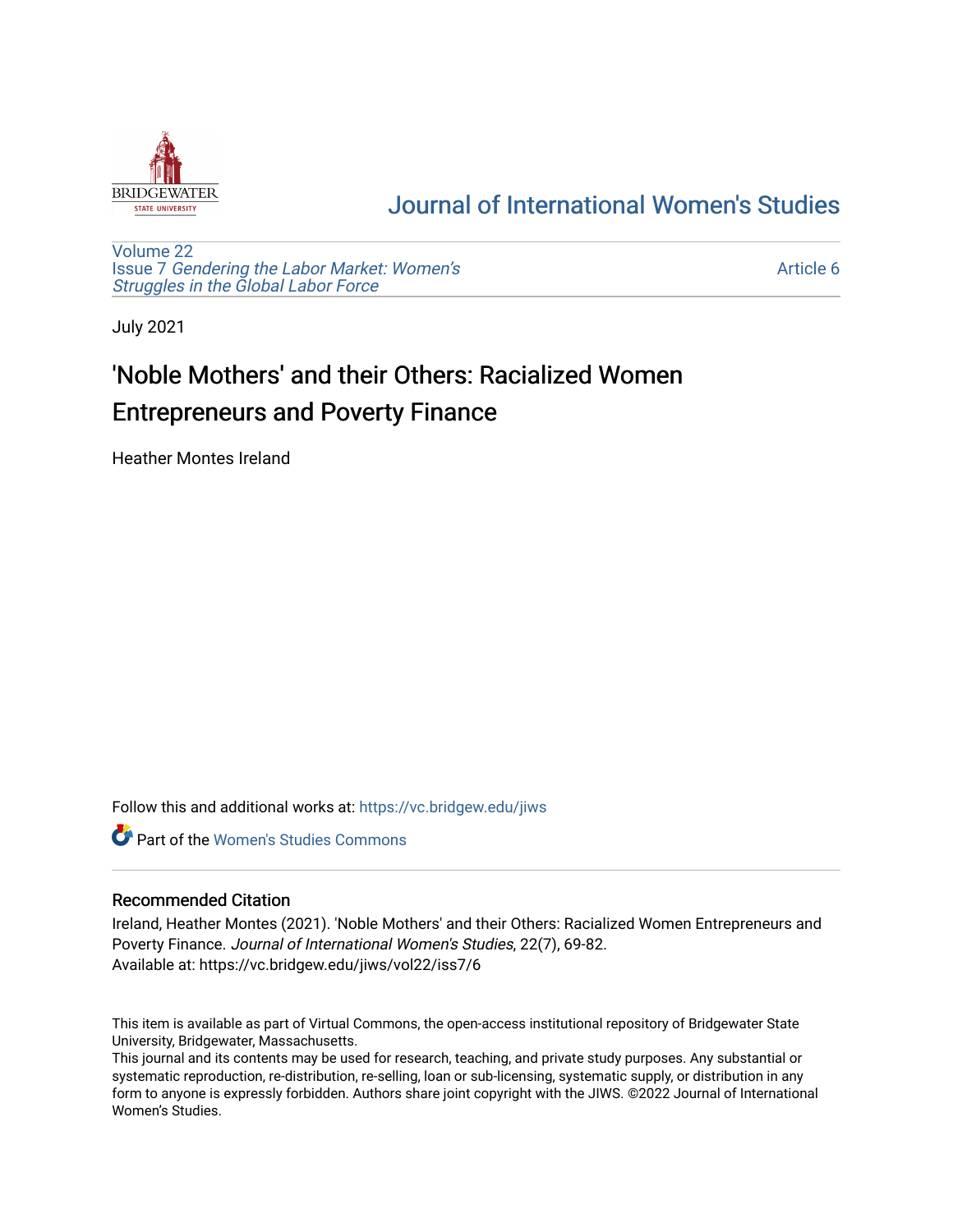#### Ireland: 'Noble Mothers' and their Others

This journal and its contents may be used for research, teaching and private study purposes. Any substantial or systematic reproduction, re-distribution, re-selling, loan or sub-licensing, systematic supply or distribution in any form to anyone is expressly forbidden. ©2021 Journal of International Women's Studies.

### **'Noble Mothers' and their Others: Racialized Women Entrepreneurs and Poverty Finance**

By Heather Montes Ireland<sup>[1](#page-1-0)</sup>

#### **Abstract**

Microfinance has become standardized within global development policy, disproportionately impacting the lives of women of the global South and, increasingly, in the global North with the dismantling of the welfare state. Poverty finance policies employ an entrepreneurial model to facilitate women's labor market participation whereby borrowers are extended microcredit, or small loans, to invest in their microbusinesses. Global poverty finance is, however, deeply gendered and racialized in ideology and practice. This paper explores the ways that *entrepreneurialism*, as a cultural formation, privatizes women's labor into normative gendered, feminine, and domestic labor sectors alongside the expansion of markets and neoliberal restructuring of economies. This paper argues that entrepreneurialism, and its narrative and visual rhetoric galvanized by poverty finance brokers, uphold a gender- and racially segregated micro labor force based upon a false dichotomy of "noble" racialized mothers of the global South as respectable entrepreneurial subjects. As the neoliberal capitalist logics of global poverty finance rearticulate the burden of impoverishment onto the poor, this encumbers the microentrepreneur to 'rise above' her class and socioeconomic conditions. In the global North, however, mothers of color largely define the margins of entrepreneurialism, and are often decried as recipient subjects. Entrepreneurial policies and practices re-create the politics of austerity and anti-welfare sentiment that have long undervalued the kincare, social reproductive labor, and mother work of women. This paper, lastly, argues for focus to the creation of feminist economic policies addressing the structural conditions of racial capitalism and its colonial and imperial legacies.

*Keywords:* Women entrepreneurs, poverty finance, domestic labor sectors

#### **Introduction**

*"As the state is privatized, so too are the social problems of the citizenry. Matters of shared consequence, once addressed through public decisions about how to organize collective life, are recast as personal problems to be solved through rational individual choices" (Soss, Fording, and Schram 2011, 22).* 

In a global capitalist economy full of uncertainty for the working classes, the solution being proffered is self-employment. Reliance on global capitalism has produced a labor market brimming with employment insecurity, stagnating wages and growing strains on paychecks, waning opportunities outside of low-wage work, exploitative conditions, and an ever-increasing concentration of wealth among the owning classes. The entrepreneurial narrative is certainly

Journal of International Women's Studies Vol. 22, No. 7 July 2021

<span id="page-1-0"></span><sup>&</sup>lt;sup>1</sup> Heather Montes Ireland is an assistant professor in the Department of Women's and Gender Studies and affiliate faculty in the Critical Ethnic Studies Program at DePaul University, Chicago, USA. She is currently working on a monograph that examines how cultural constructions of entrepreneurialism shape public policy with repercussions for low-income mothers of color. Email: hirelan1@depaul.edu ORCID: <https://orcid.org/0000-0001-9834-2321>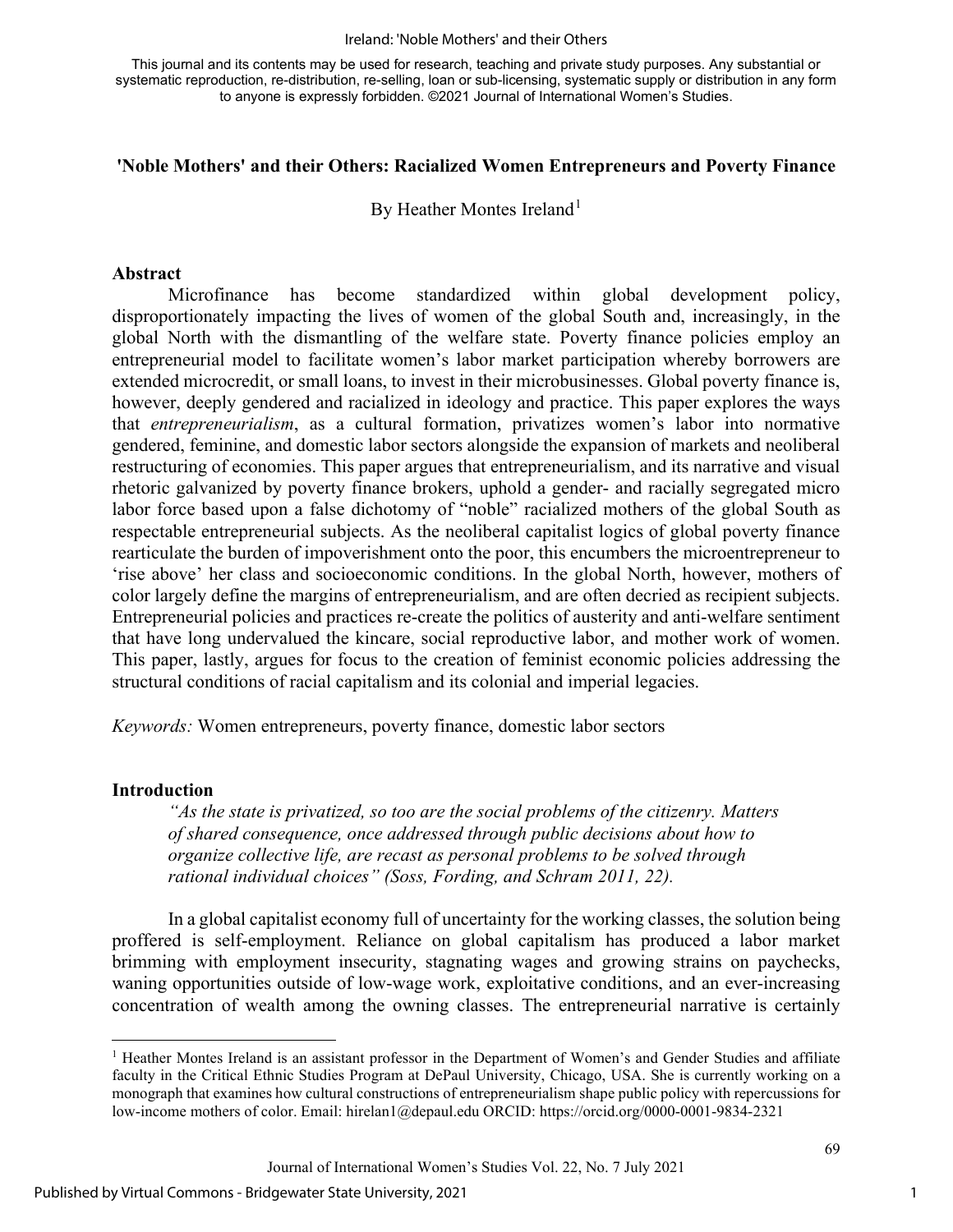compelling under those conditions—being one's own boss, keeping a flexible schedule, and turning what you enjoy doing into a living—and, further, it is a salve for many displaced, unemployed, and underemployed workers. Entrepreneurial rhetoric makes an attractive proposition that free markets and flexible labor are the answer to the very ills of capitalism itself, and as with the transnational phenomenon of microfinance,<sup>[2](#page-2-0)</sup> the cure from the conditions of poverty and economic marginalization. Microfinance institutions and popular media report extraordinary accounts of poor women delivered to an empowered entrepreneurial subjectivity through the capitalist free market opened by microcredit. [3](#page-2-1) Entrepreneurial narratives reify the sentiment that microcredit is solid economic development policy and above all, is morally right: women need to better their lives through the free market and make their own economic opportunities. This persuasive narrative appeals to Western middle-class sensibilities while it deftly elides the structural oppression of gender, class, race/ethnicity, and colonialism in the lives of low-income women of color<sup>[4](#page-2-2)</sup> transnationally. Global poverty finance, as I argue, is deeply gendered and racialized in ideology and practice, reflecting larger global financial struggles.

In this paper, I explore the ways that the cultural ideology of *entrepreneurialism* is galvanized by poverty finance brokers as it operates to "re-privatize," as Goodman (2010) terms, women's labor into normative gendered, feminine, and domestic labor sectors. In order to gain support for microfinance programs, global poverty finance brokers leverage entrepreneurial ideologies of work society to interpolate the subjectivities of women of color of the global South and North oppositionally, creating new finance markets that "put gender to work" with a reliance upon racialized modes of gender to demarcate noble and respectable work, and workers. Conservative political tropes have long produced the categories of the 'unworthy' poor and the 'deserving' poor, though here these narratives are reproduced and repackaged, hidden in plain sight. Furthermore, this happens along with a transfiguration of the "private" sphere of labor and a reinscription of normative values of gender and sexuality. Insofar as women of the global South never cross borders, particularly into Western countries, they are considered, as I argue, worthy, "noble mothers" who embody normative gender and sexual subjectivities useful for racial capital. Poverty finance brokers often perpetuate ideologies and drive policies which exacerbate labor market inequities, wealth gaps, and other economic violence against women of color in the global South and North, in the name of saving women.

2

<span id="page-2-0"></span><sup>&</sup>lt;sup>2</sup> Microfinance is an umbrella term that refers range of financial services centered on the practice of funding small loans to the poor who would otherwise have little or no access to credit, banking, and investing tools. Often described by the press as tapping into "the hidden wealth of the poor," and heralding a new era of development in our increasingly globalized society, microfinance institutions (MFIs) have, in their estimation, "revolutionized" poverty alleviation policy around the world, particularly targeting feminized poverty. The organization and structure of current-day microfinance is attributed to the work of economist Muhammad Yunus and his Grameen Bank of Bangladesh, which was awarded the Nobel Peace Prize in 2006.<br><sup>3</sup> Microcredit is a central aspect of microfinance that refers to small, uncollateralized loans made to poor and low-

<span id="page-2-1"></span>income borrowers, the majority of whom are women, and predominantly targeted in the global South. Considered high risk within traditional financial systems, these borrowers often do not possess conventional banking services, such as savings accounts. Microcredit loans are funded with the provision of starting or sustaining small-scale, and in the case of women, largely home-based, small businesses or "microenterprises."

<span id="page-2-2"></span><sup>4</sup> Rather than solely indicating a U.S. or Western identity category, I use the term *women of color* here interchangeably with *racialized women* to demarcate *non-white women* in a broader global context. these terms, then, denote the workings of race and ethnicity in the social systems of women's lives, rather than identities. While 'white' is certainly a racial category, it is typically only made 'visible' in regard to class. My intention is to highlight how non-white women are racialized in ways that white women are not, and how racialized gender is a constitutive factor in the global microfinance industry beyond U.S. racial categories.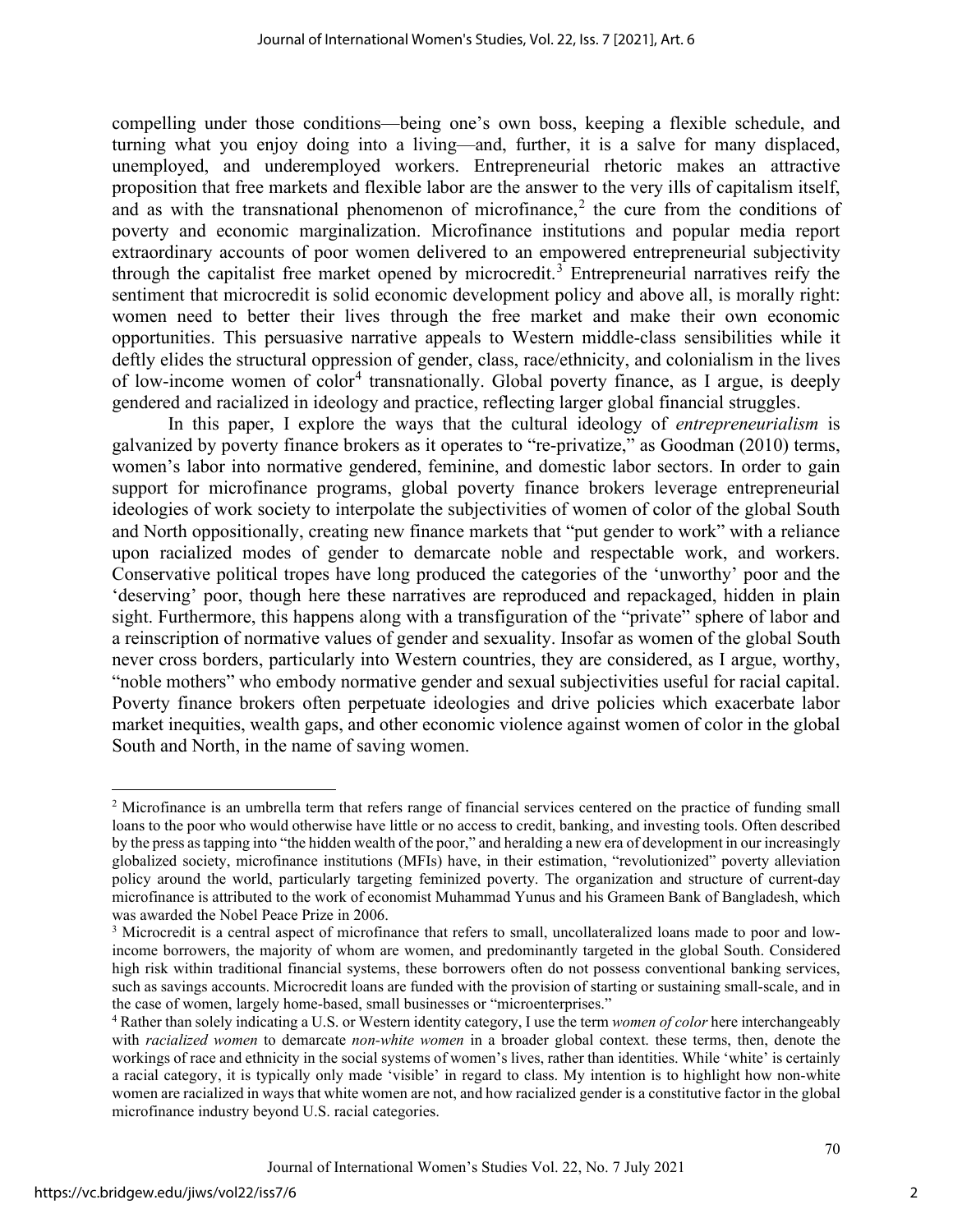I do not take issue here with the culturally and historically differing roles that lending itself has taken throughout various societies, nor the ways in which those who are under resourced, underbanked, and relegated to the margins of financial markets may seek the economic opportunities available. Similarly, a focus on the democratization of finance<sup>[5](#page-3-0)</sup> is necessitated to redress the perpetuation of the concentration of wealth and credit with the masculine asset-owning classes. Microcredit itself may offer some useful purposes in that regard, along with more aggressive measures, as perhaps one strategy of financial inclusion which can attempt to ameliorate an infinitesimal aspect of racial capitalism's inequities, yet microcredit lending is the anti-poverty strategy dominating the practices and policies of the global development community (Karim 2011). And as Ananya Roy describes it, microfinance has become the "Washington consensus on poverty" (6). Rather, this paper understands microfinance as a key example of aspirations of "poverty governance," which aims to "reshape and regulate" the conduct of the poor (Soss, Fording, and Schram 2011), using entrepreneurial logics of self-determination and dignified work to do so.<sup>[6](#page-3-1)</sup> It is within this context that I focus on two interrelated issues: the re-privatization of traditionally women's work within a micro labor force, and the production of noble woman/mother entrepreneurial subjectivities.

Compiling an archive of hundreds of photos, artifacts, and visual and textual rhetoric of the largest microfinance organizations that appeal to donors in the global North to study the narratives of entrepreneurialism dominating poverty finance practices in the global policy sphere, my study utilizes an interdisciplinary methodology. Through lenses of transnational feminisms, feminist political economy, and critical theory, this paper illuminates the ways in which microfinance institutions capitalize on rhetoric both visual and discursive of women of color of the global south, particularly the image of the mother, to promote their funding practices.<sup>[7](#page-3-2)</sup> I find that microfinance institutions and advocates promote gendered, racialized, and (hetero)sexualized tropes of "microentrepreneurs" that adhere to normative ideologies of dignified work and reinforce the appropriate public/private divide for the "noble mother" micro-entrepreneur. These depictions of poor mothers of the global south construct a "noble mother of microfinance" who appears in stark contrast to the ways poor mothers of color in the U.S. are represented in poverty alleviation policy, such as anti-welfare sentiment and workfare policy though the goals of these programs are much the same in promoting normative, respectable work.

## **Entrepreneurialism and "Re-Privatization" of Poverty**

The entrepreneur is ubiquitous, valorized throughout U.S. popular culture, corporate industry, electoral politics, and increasingly in institutions of higher education.<sup>[8](#page-3-3)</sup> As U.S. society's

<span id="page-3-0"></span><sup>5</sup> See Ananya Roy's nuanced discussion of the promise and accountability of development policy in her monograph, *Poverty Capital.*<br><sup>6</sup> While appearing to operate largely within the private sphere, often in a person-to-person lending paradigm, it is

<span id="page-3-1"></span>important to note that microfinance has become global development policy and an aspect of U.S. workfare programs, which I will discuss further.

<span id="page-3-2"></span> $\frac{7}{10}$  Though microfinance institutions (MFIs) have largely gained recognition under the rubric of "women's empowerment," these depictions point toward the necessity of critical feminist analysis of the interpolation of U.S. and third world women of color by global policymakers.

<span id="page-3-3"></span><sup>8</sup> Examples are many and varied, from popular culture's TV show *Shark Tank*, to the god-like and cinematic enshrining of the late Steve Jobs who has been the subject of approximately six biographical films and documentaries in the period 2011-2015. Degrees in entrepreneurship from the associate's degree to the doctorate are offered on university campuses and online, in hundreds of business and management schools across North America. In Bloomington,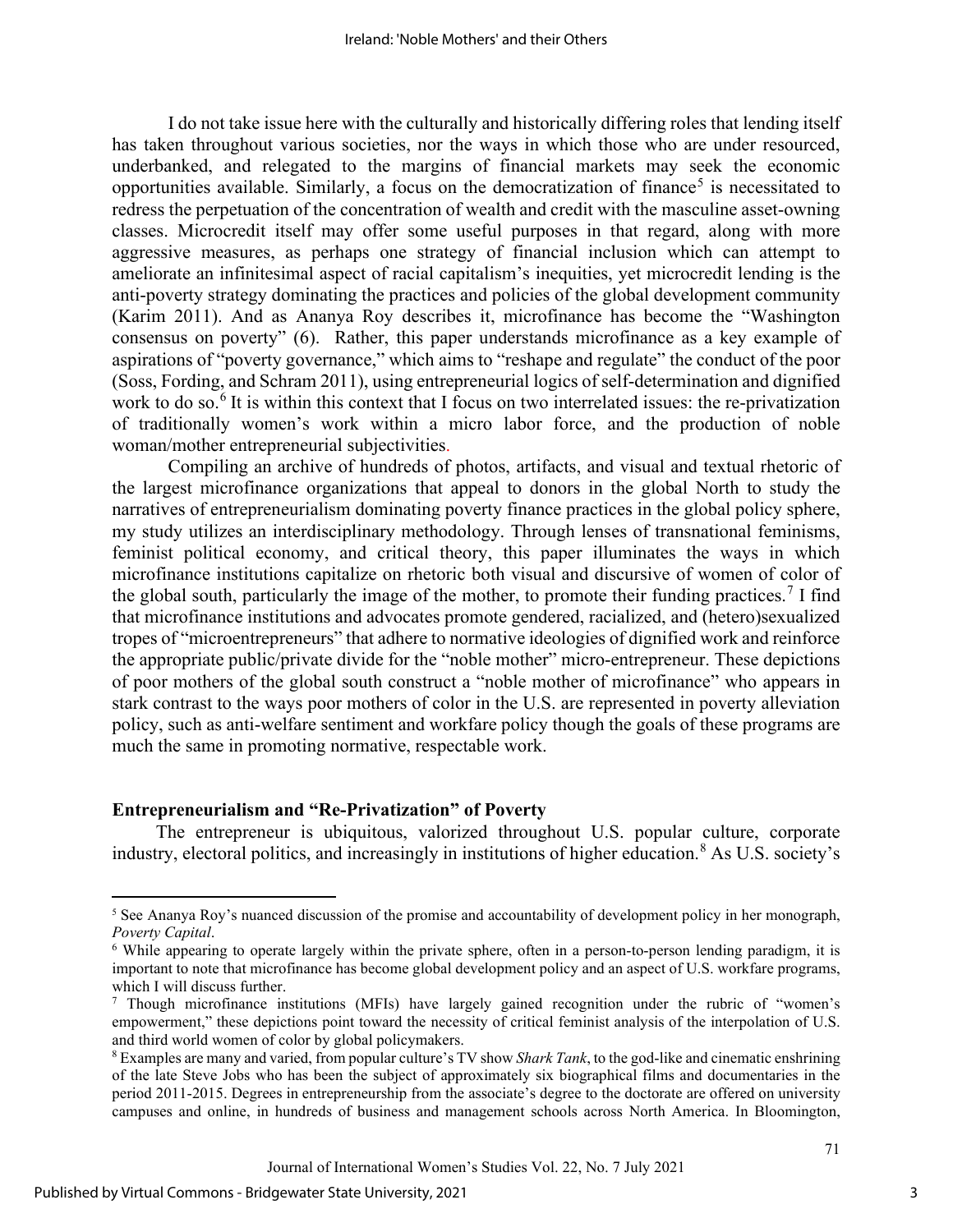most honorable capitalist label, the entrepreneur exists as a true vanguard of liberty, willpower, and the efficacy of hard work. Entrepreneurial "spirit," as it were, is a stand-in for moral character and independence, extending beyond the mere state of self-employment or the identity of businessperson. Entrepreneurialism, I posit, is the cultural formation and fascination with entrepreneurship as the penultimate independent working subjectivity that has arisen alongside the neoliberal restructuring of social and economic life. I further suggest that the collision between entrepreneurialism and privatization of anti-poverty policy through finance also operates to reprivatize the labor of poverty-class racialized women micro-entrepreneurs of both the global north and south.

Poverty finance policies employ an entrepreneurial model to facilitate women's labor market participation through self-employment, whereby borrowers are extended microcredit, or small loans, to invest in their microbusinesses. The entrepreneurial logics of microfinance have propelled its popularity into matters of U.S. foreign and domestic policy. In 2000, the US Congress passed the *Microenterprise for Self-Reliance Act*, which states "it is in the best interest of the United States to assist the development of micro-enterprises and of enterprises of the poor in developing countries." And microfinance, more than any other potential anti-poverty solution, is featured conspicuously in UN development doctrine, such as in the Millennium Development Goals, of which poverty alleviation appeared prominently as a worldwide objective. As microfinance gained global authority as a poverty-fighting tool,<sup>[9](#page-4-0)</sup> microfinance institutions (MFIs) spread throughout the global South and the North with MFIs operating in countries throughout the world today.

Microfinance mega-institutions,  $10$  like Kiva and Accion, have become household names. These organizations bank on the affective currency of the person-to-person microlending model: that an individual, or group of individuals (typically in the global North), can lend money to a borrower in need (typically a woman of color in the global South), improving lenders' and borrowers' lives in the process. Kiva.org, started by Americans who found the microfinance model compelling, appeals as a person-to-person lending website, where one can individually lend as little as \$25 USD to "empower people around the world." This claim misrepresents the complex network of organizational activities, field sites, banks/lenders, and the financial webs of microcredit administration as Kiva itself works with almost 400 "field partners" who qualify borrowers, fund loans, and then forward borrower photos and stories to post on Kiva's website. Intricate systems of finance are made to appear deceptively simple, with little focus on the cost of the loans to the borrower, the high interest rates, and the measures taken to ensure repayment.<sup>[11](#page-4-2)</sup> The marketing is expressly concerned with the promotion of images of microcredit borrowers, the majority of whom are women. As the microfinance industry has grown more sophisticated in its assessment of their donor market, microcredit borrowers are described as microentrepreneurs with increasing frequency. This classification indicates more than the social capital that the borrowers obtain though their affiliation with an MFI, it also provides a paradigm of entrepreneurship as a

Indiana, the home of Indiana University, a partnership between IU's business school and the local school district garnered entrepreneurship programs in grade school to acquaint  $4<sup>th</sup>$  and  $5<sup>th</sup>$  graders to be their own bosses.

<span id="page-4-0"></span> $9$  Demonstrated by the awarding of the 2006 Nobel Peace prize to Grameen Bank

<span id="page-4-1"></span><sup>&</sup>lt;sup>10</sup> For the purposes of this research, I utilize the term microfinance "mega-institution" to refer to the large transnational nongovernmental organizations which fund smaller MFIs on the local level.

<span id="page-4-2"></span><sup>&</sup>lt;sup>11</sup> This paradigm is indicative of the ways that microfinance is presented to the larger public and policy makers. As the battle against poverty is privatized, the details of credit and finance are easily glossed over. So, too, were the differences between for-profit and non-profit microfinance banks. Perhaps not surprisingly, for-profit microfinance institutions have also proliferated, though the original organizations were non-profit entities for the express purposes of not capitalizing on the poor.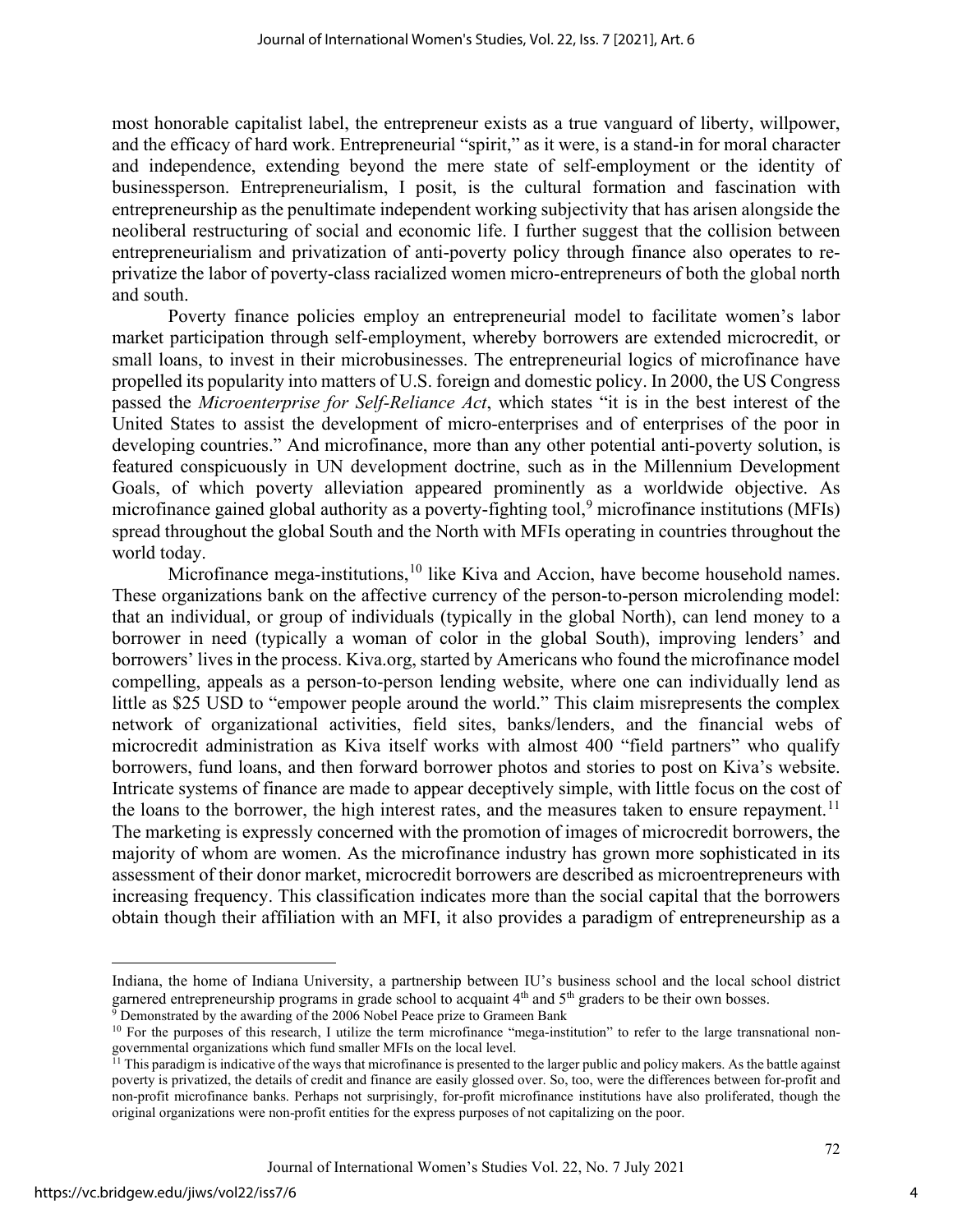proven model of success for the owning classes and therefore a potentially liberatory vehicle for the poverty and working classes the world over that simply has not been tapped.

Microfinance entrepreneurialism enables the enactment of neoliberalism's adored flexibility,<sup>[12](#page-5-0)</sup> fashioning discrete economic actors who can take responsibility for their own (mis)fortune. Carla Freeman (2014) has described how the core neoliberal element of flexibility emerged in her ethnographic work with Barbadian entrepreneurs as a constant refrain approximating a mandate, from individuals themselves to state and non-governmental organizations. "Flexibility," as Freeman asserts, "requires not only that individuals retrain for an ever-changing set of job requirements in the new economy but also that they foster a heightened sense of individualism" (19). Hyper-focus on the individual is entrenched in the ideology of the self in Western thought, reifying American meritocracy; the notion that hard work will produce upwardly mobile and comfortably middle-class existences regardless of starting position. Meritocratic ideology also reinforces the opposite: that failure to achieve middle-class status is because of the choices and movements of the individual actor. This mentality elides the forces of oppression and power in social, political, and economic hierarchies. Indeed, microfinance is embedded in neoliberal ideology of self-reliance, independence, and meritocracy—reifying notions that ultimately hold the poor accountable for poverty. And as entrepreneurial poverty finance policy has proliferated, so have risen the numbers of women living in poverty.

Over many decades of structural adjustment policies (SAPs), welfare to work reforms, and privatization under neoliberalism, microcredit programs have multiplied, effectively shifting the focus on poverty alleviation to the private sector. These changes have disproportionately impacted the lives of women of the global South, and increasingly in the global North. In the U.S., microfinance programs were instituted alongside welfare-to-work reforms since at least the 1990s (Jurik 2005). Transnational feminists have critiqued the increased privatization of social services through the neoliberalization of the state, pointing out the devastating results of market-oriented policies which have had serious consequences for multiply marginalized communities in the global south and north (Grewal and Caplan 1994; Chang 2000; Naples and Desai 2002; Mohanty 2003; Alexander 2005; Desai 2009). Collectively, these policy changes have deepened the "feminization" of poverty, wherein the majority of the world's poor are women, and women are the poorest of the poor (Seager 2009).

Feminist scholars, such as anthropologist Lamia Karim's (2011) study of microfinance in Bangladesh, have demonstrated the ways microenterprises intensify gender disadvantage. And Mary Hawkesworth explains, "they increase the debt of poor women, imposing new levels of stress and well as responsibility […] for women, who already work longer hours than men, earn less, and are restricted to lower quality employment than men" (2011, 57). In the global South, privatization takes the shape of SAPs implemented by their governments as a condition of the IMF and World Bank development loans. In the global north, it can manifest in welfare reform and implementation of welfare-to-work laws. In every case, decreased government spending on social services leaves low-income women balancing the escalating demands on their unpaid labor at home alongside a reliance on their power to earn an income in the marketplace. At this precarious junction, where the supportive role of government is downsized and social services are all but eliminated,

<span id="page-5-0"></span><sup>&</sup>lt;sup>12</sup> Neoliberalism refers to a broad set of "political economic theories that put primacy on the principles of capitalist economic competitiveness," (Flores-Gonzalez, et al. 2) which include individual responsibility, flexibility, free markets, free trade, and deregulation. Privatization is a prodigious sixth characteristic of neoliberalism in addition to these five main precepts, or perhaps is better understood as an overarching concept which incorporates all the prior.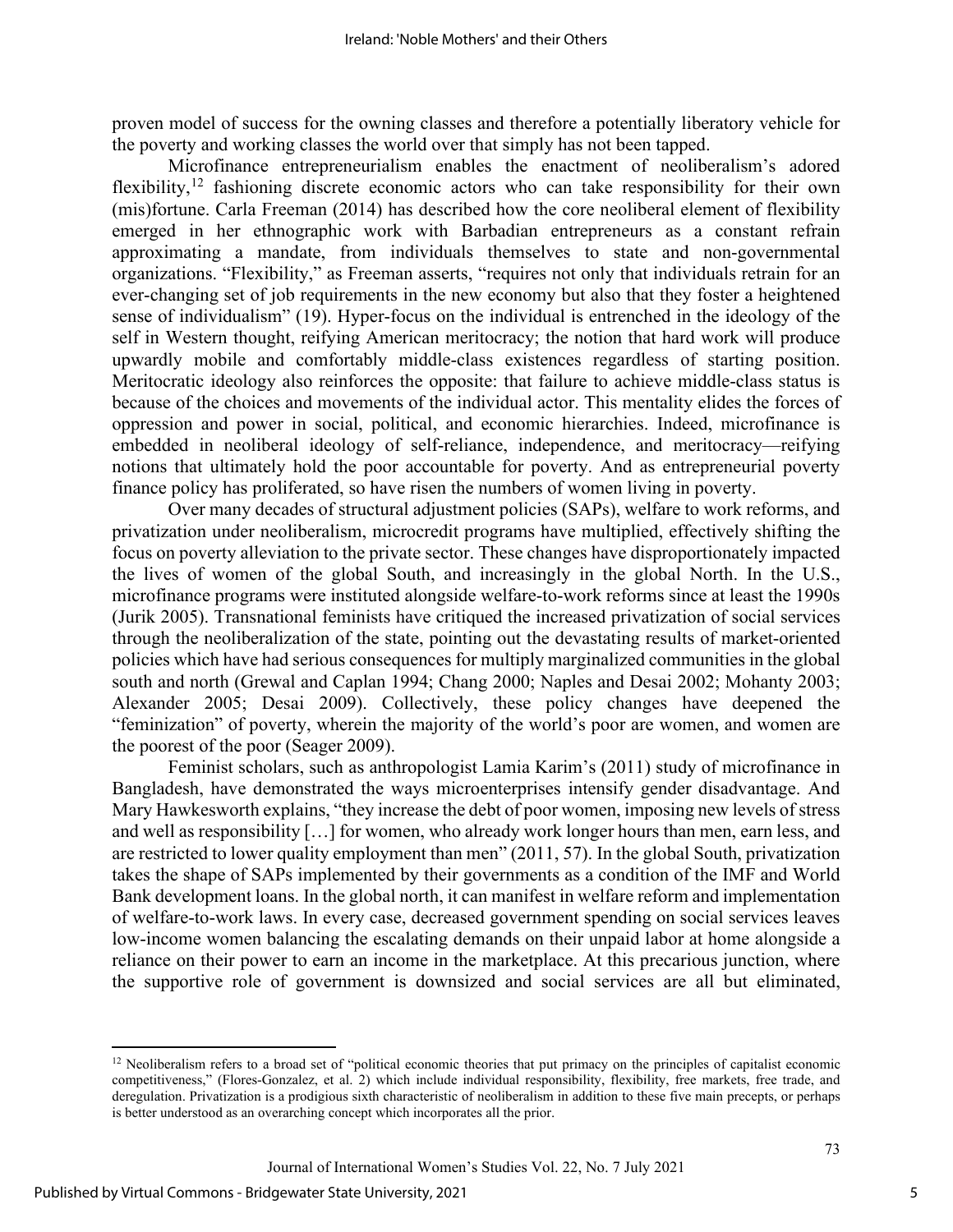microfinance's prompt to work for oneself appears the only feasible option for the many who cannot find work (or rather, a living wage).

The discrepancy between the entrepreneurial ideal and how it is enacted on/to the bodies of low-income women of color is considerable as the microentrepreneur does not resemble the Western, typically American, male techo-giant in form nor access. The pervasive figure of the masculinized entrepreneurial subject, largely white, that is the standard-bearer of capitalist achievement is a representational totality, but moreover it is the norm and the privileged position that structures the preconditions of financial accomplishment. Gender, racial and sexual politics are embedded in systems of global finance as they are in other aspects of society. And indeed, racial capital's reliance on hierarchy and inequality is further concentrated at the site of racialized gender. Most women-owned microenterprises are in childcare, retail, food, and beauty care—the feminized realms of labor and additionally the least lucrative. Through entrée into microentrepreneurship, poverty class racialized women's labor is privatized into the informal labor sector through cottage and home-based businesses. Women microcredit borrowers also typically utilize the home as the site to produce goods or services, while businesses owned by men are more likely to use the home solely for clerical tasks; with the most profitable are businesses using the home for the latter (Pratt 2000). The esteem of middle-class professionalism and technological expertise, with all its wealth-building potential, is not apportioned to poor and low-income microcredit borrowers. Though entrepreneurialism is mapped onto their lives, racialized women micro-entrepreneurs are depicted not as start-up geniuses, professionals, or wealth-builders, but are instead regarded through racialized gender narratives that largely maintain a gender-segregated micro labor force. And furthermore, microbusiness ownership creates the consummate gendered worker for capitalist economies. Microentrepreneurs in the informal labor market are also the flexible workers who are not entitled to protections and benefits of formal employees because they are the perceived owners of their own labor.

## **"Noble Mothers" of Microfinance: The Entrepreneurial Poor**

Microfinance institutions traffic in both visual and discursive rhetorics of the noble poor. The faces adorning the marketing materials for these organizations, in photographic and video images, are most often that of a smiling third world woman of color. These sympathetic figures of poverty-class women<sup>[13](#page-6-0)</sup> are depicted profusely in microfinance industry promotional materials, with the message both implicit and often made very explicit: everyone deserves a chance (see figure 1). In this section, my analysis focuses on how the neocolonial imaginary of a monolithic Third World woman is made salient within the U.S.-based microfinance industry to construct what I term the "noble mother of microfinance" as the impetus for global capital microlending. The microfinance industry solicits capital from middle-class donors, as I argue, by producing and circulating images of "noble poor" mothers of the global south, images that rely on the binary of the deserving and undeserving poor.

Just as the U.S. poverty-class welfare recipient evokes distinct stereotypes of what Michael Katz (1989) terms *the undeserving poor*, the noble mother of microfinance emerges as the *deserving poor*. She is depicted as a noble African, Latin American, or South Asian mother

<span id="page-6-0"></span><sup>&</sup>lt;sup>13</sup> Though MFIs are beginning to include more images of men, the likeness of the racialized mother as a marketing device is emblematic of the perceived successes of microfinance, particularly in relation to UN policy. Two of the eight Millennium Development Goals set forth in 2000 by the United Nations align with the claims of MFIs: eradicating extreme poverty and hunger throughout the world while empowering women and promoting gender equality. These women then, as microcredit borrowers, are symbolic of the unprecedented success of microfinance in the "developing" world.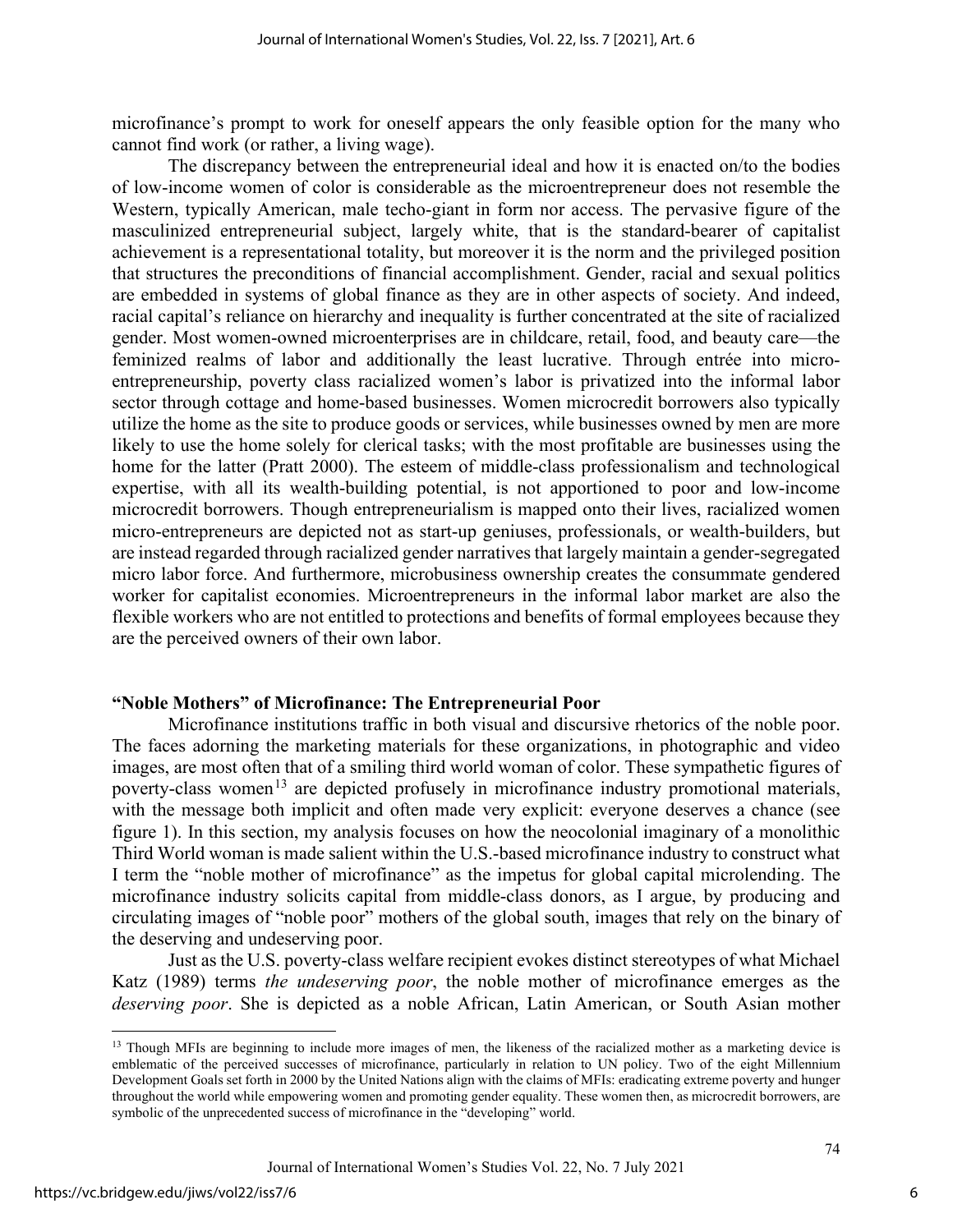happily, and gratefully, working in her microbusiness. Pictured in front of her sewing machine or textiles, she is illustrative of how, according to microfinance advocates, simple access to free market, Western-style capitalism through microcredit can empower women to pull themselves up by the bootstraps, even when they do not have shoes.

I utilize the term noble in describing this woman's image to demarcate certain mythological constructions of the poverty class that microfinance empowerment discourse is predicated upon. The noble poor are those "hard-working, ragged but clean, and intrinsically honorable" persons (Allison, 1994) that the upper- and middle-class may take pity on since the noble poor are kind, respectable, and ascribe to white Western middle-class capitalist values—but who have just been dealt a difficult hand. In other words, they most resemble people who do not *deserve* their impoverishment, for in this story, class status and caste are merely reduced to individual actors and actions. The noble poor have not "asked for" their lot in life and are grateful for any chance granted them by benevolent philanthropists and benefactors.

The "noble mother" of microfinance is constructed as this type of noble poor subject and is therefore deemed worthy of the bequests of those more fortunate. The noble mother is also where the "Third World difference" of the racialized women of the global south and the U.S. bootstrap myth collide, quickly absconding with the complexity of economic and structural violence against low-income women of color within a system of neocolonial, global racial capitalism. Rather, she becomes a standard bearer of meritocracy, a palpable narrative in the U.S. imaginary of capitalism and the Western ideological fixation on "work ethic," self-reliance, and internal motivation. It instructs that if properly motivated and willing to work hard, people can provide for themselves and their families. And if they cannot, it must be their own deficiency.

However, these hegemonic constructions of the poverty class, rather than revealing the structural conditions of economic violence, "mystify poverty," as Moira Baker (2000) describes,

"by erasing the historical and economic conditions that produce, indeed require it, in advanced capitalism. These discourses then replace history with a cultural myth: that anyone who is willing to work hard will rise out of poverty and that anyone who cannot rise out of poverty is either unwilling to do so—lazy—or naturally incapable of any human development—trashy" (117-118).

This myth serves the inequities of racial capitalism, for as the racial capitalist system itself relies on hierarchy and inequality to maintain itself and to accumulate profit, it requires narratives that justify this inequality. There remains little motivation to account for historic and ongoing inequality when it is believed that there are not issues of power and structural oppression which cannot be undone through the self-liberation of the Western work ethic and the free market.

These "cultural myths" are powerfully deployed within the context of entrepreneurialism. One microfinance mega-institution, Accion, uses this compelling language on their website to invite donors to support their programs:

"[E]xplore the stories of our clients and their families. They inspire us, and they serve as good examples of how millions of brave and industrious people are working their way up the economic ladder, with dignity and pride" (Accion, web, 2015).

Journal of International Women's Studies Vol. 22, No. 7 July 2021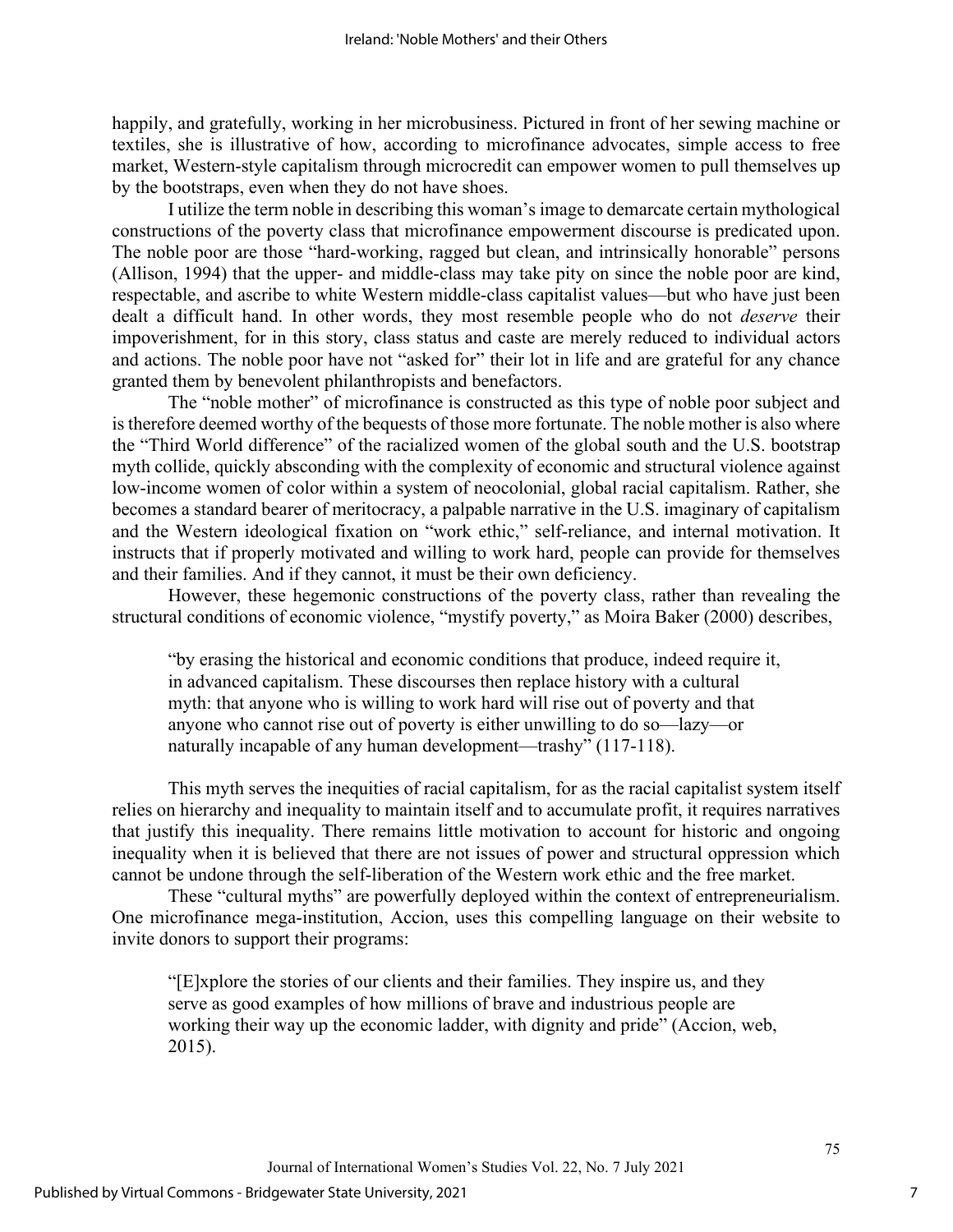Beneath this statement are three small photos: a smiling brown woman with twinkling eyes is pictured between two men, and one of the two men is also smiling. The photo of the smiling man links to a webpage with a large, full-color image depicting him and his wife in their microenterprise. Their photo is captioned: *Alfredo Hernandez and Silvia Perez, carpenter and weaver, clients of Génesis Empresarial in Antigua, Guatemala.* He stands, active and energetic; she sits with her two young daughters nearby in the right-hand side of the photo, working the loom in her hands. The respectable and heteronormative aspects of the couple are first emphasized on the website, and then subsequently their microbusiness:

"Alfredo Hernandez and Silvia Perez aren't just proud parents to a beautiful young family in Antigua Guatemala; they are excellent business partners. He is a carpenter […] which is how he now makes a living. Silvia makes intricate Mayan embroidered fabrics in her backstrap loom, an ancient tradition carried through generations in this part of Guatemala. Silvia […] learned business skills and got her first small loan. The couple has since taken out an individual loan to improve their home, which used to have plank walks, a corrugated tin roof, dirt floors, and a wood stove. They now have a two-story brick-and-mortar building with a proper roof, cement floors, and a gas stove. They can't wait to finish up their house and expand their business, which will include a storefront in this brand-new building" (Accion, web, 2015).

Immediately, the viewer is struck by the very (hetero)gendered configuration of this couple and their story: Alfredo is a good father, a carpenter who supports his family; Silvia is the noble mother who performs very gender-appropriate work as a weaver. Also, this work is the "traditional" work of her culture, passed on by ancient civilizations. With the loom in her hands, the children positioned around her in the bottom right-hand frame of the photograph, and the background of a stereotypical open shack-looking building, she represents the appropriate hardworking and respectable mother of microfinance. Pieces of corrugated tin, wood planks, and open walls, and what looks like a dirt and cement floor complete the photo, all markers of what resembles Third World poverty to a Western audience.

Silvia's depiction, and her activity, merits transnational feminist analysis to reveal how she is gendered and racialized as a third world women of color microentrepreneur. Through the gaze that constructs her as the pliant noble mother of microfinance, her work is viewed as traditional, and therefore, feminine and feminized. This reads as an indication to a potential donor/lender of her ability to develop this handiness into a microenterprise and a steady income, at least enough to pay back her loan. In the digital age, wealth is concentrated not with those who produce fabric and cloth but with those who own the means of technology and mass production. The loom—itself a great technological invention—is rendered backwards, steeped in tradition and culture as is the racialized woman's body, and is fixed upon the weaver as a marker of her natural inclination to perform "women's work." While poor and low-income women who seek public assistance are coerced into waged work at any cost, those who seek the private assistance of finance and credit are funded for cottage industries that replicate traditionally feminine labor.

Silvia's likeness is made to effortlessly fit into normative notions of the respectable poor who desire to work hard to "better" their conditions with dignity. Racialized women microentrepreneurs such as Silvia and the many depicted in this similar way, are made noble poor subjects: primarily, noble mothers as mothers are to be understood as traditional, heterosexual,

8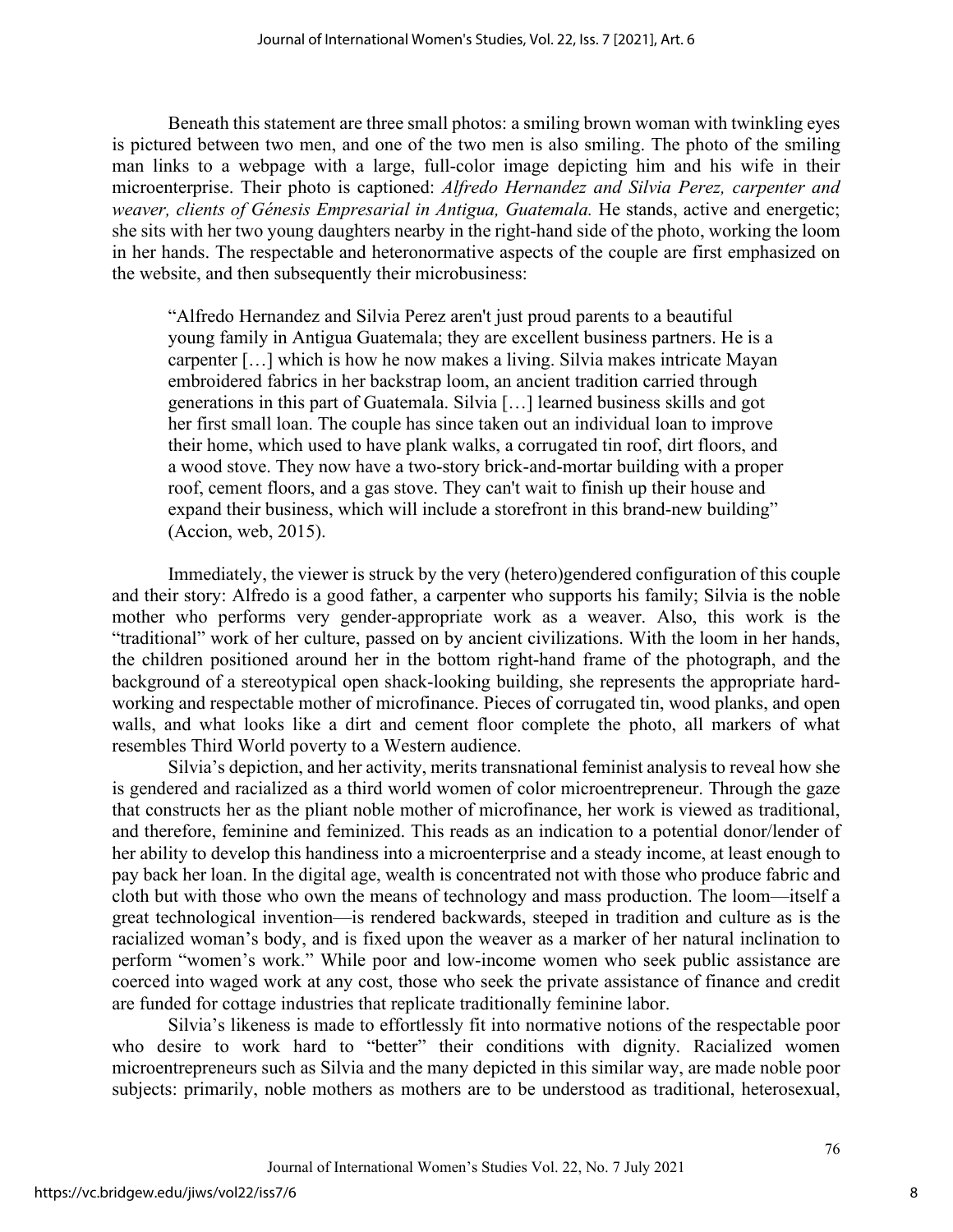married women who understand and abide by social mores. And secondly, they have demonstrated their worthiness through willingness to live by the all-important Western values of capitalist devotion, work ethic, and enterprise by choosing microentrepreneurship. Noble mothers do not cross borders and they do not seek public assistance, rather their appeals are to the private sector, where she demonstrates she is entrepreneurial and self-directed.

## **Microfinance and Work Imperatives**

*"Mention the word welfare in a room full of people in the United States and you can expect to see brows furrow and mouths tighten in disgust. Welfare, the colloquial term for some public benefits in the United States, no longer holds its original meaning: well-being. Instead, it has become a pejorative term used to label "welfare mothers" or "welfare queens" (Gustafson, 2011).* 

I have described how the microfinance industry capitalizes on the image of the noble mother to promote its financial products, and that image relies on the binary of the deserving and undeserving poor. Racialized women in the global South are represented in microfinance narratives to invoke the compassion and benevolence of Western citizens for entrepreneurial poverty reduction schemes, while tropes of low-income mothers of color in the U.S. have been galvanized for attacks on the poor women, particularly in the service of anti-welfare sentiment and welfare retrenchment. In this way, the construction of the noble mother of microfinance depends on her Other, the recipient mother. Gender, race, and sexuality shape these depictions and funding practices; poverty finance policies and practices are entangled with notions of women of color subjects in the global South and in the United States. As racialized, gendered, and sexualized tropes of U.S. Black women and Latinas were encoded in the formation of "welfare queens," and issues of gender normativity and work imperatives were central to these constructions. While the noble mother of microfinance is traditional, married, and otherwise "reproductively respectable" (Hong 2015), the welfare mother breaks with traditional motherhood norms. The noble mother of microfinance seeks entrepreneurship and the free-market capitalist system as a duty-bound mother, while the welfare mother appears to publicly reject work society's moral compulsion to submit to the wage labor system. Described as manipulative, lazy, reproductively procreant, and uneducated (yet sly in the fine points of bureaucratic state procedures so as to defraud the system), the welfare queen image was leveraged to shift poverty policy in the U.S. from the war on poverty to "workfare," the welfare-to-work initiatives that dominate U.S. social welfare today.<sup>[14](#page-9-0)</sup>

Soss, Fording, and Schram (2011) write that "the politics of poverty is not an island unto itself, untouched by broader dynamics of power and conflict in the American polity" (18). Rather, poverty governance, as they illustrate, is a system of regulating and controlling the behaviors and subjectivities of the poor. As they insist upon an understanding of poverty governance as a deeply racialized formulation, I also maintain the necessity for an intersectional analysis of the simultaneously gendered and sexualized nature of the ways poverty policy is constructed and meted out. Feminist public policy critic Catherine Marshall (1997) points out that the policy arena is in the "public, dominant, legitimate discourse," and cultural values and ideologies in the public

9

<span id="page-9-0"></span><sup>&</sup>lt;sup>14</sup> Public opinion for welfare reform, as documented by Reese (2005) was galvanized under presidential administrations from Reagan to Clinton to Bush by use of these racist stereotypes of women of color, undermining support for social welfare and resulting in PRWORA welfare reform policy. Reese also notes that ideologies of race, class, and gender had long been used against poor women, especially women of color, in the U.S. since at least the 1950s.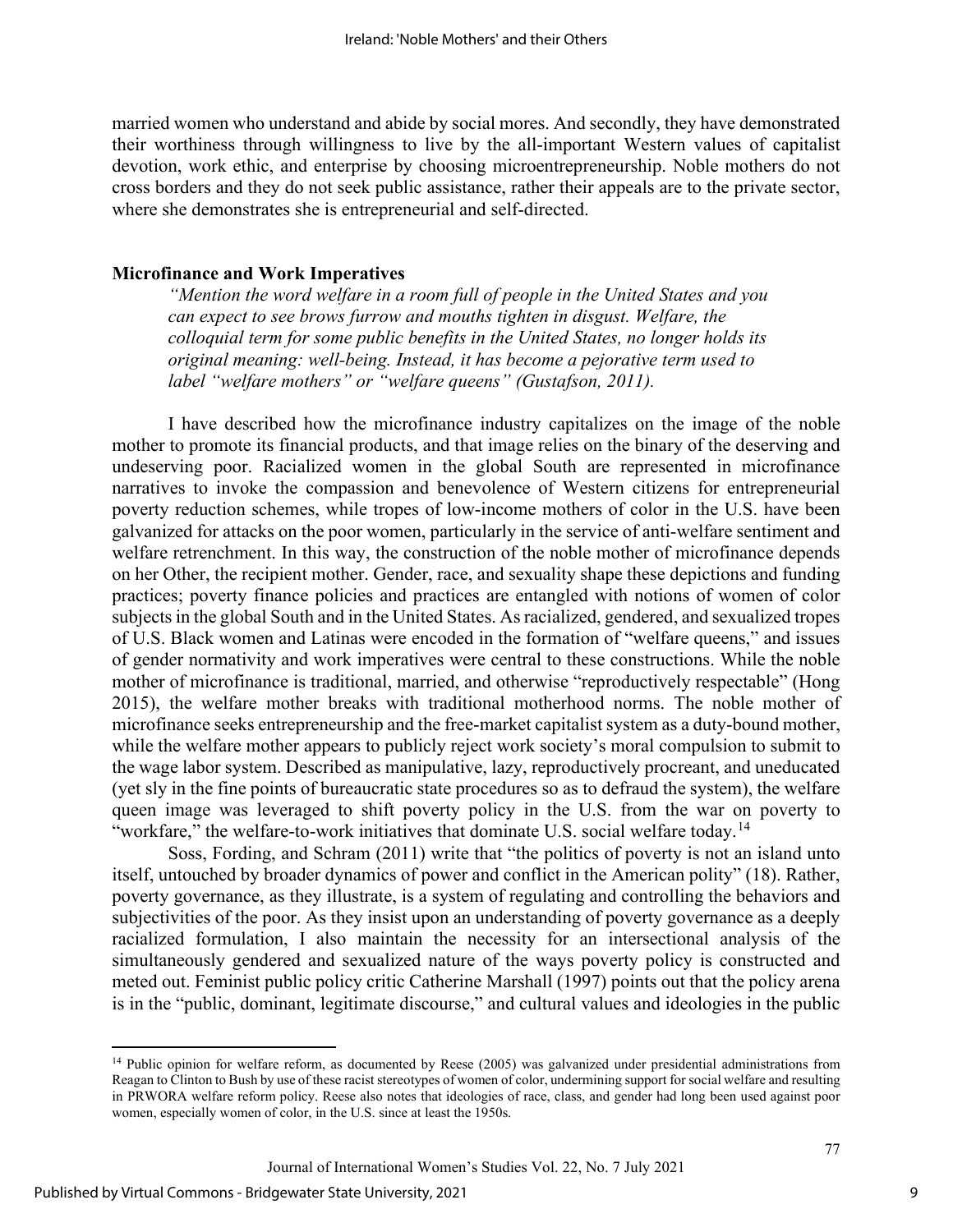domain travel into the policy making that shapes the micropolitical (6). The microfinance industry produces images of the noble mother as noble and dignified, self-sufficient and respectable, strong yet feminized. In this paternalist rendering, the noble mother of microfinance truly knows poverty, and the recipient poor are ever more ungrateful and unwilling to submit to the work imperative. These issues are concentrated at the site of gendered and racialized work and the laboring body. When the noble mother of microfinance works hard, then she is made even more virtuous in relation to her other.

References to work are abundant in microfinance promotional literature and the descriptive language that accompanies the images of noble mothers of microfinance follow a strict entrepreneurial narrative. Microcredit borrowers are described as "hardworking" and "strong," "lacking opportunity," "providers," in need of a "fighting chance" and, it is worth noting, as "entrepreneurs." A promotional mailing for MFI Accion (Accion, 2016) quotes a microloan borrower, Alejandra, as saying of her clay pottery craft, "when the work is dignified, it doesn't matter if it's dirty." They continue, "we [microcredit lenders] can be the force that helps millions of families work their way to a brighter economic future, with dignity and pride." It is a compelling narrative, one that signals to the goals of social and economic justice, while the appeal itself is draws on the myth of meritocracy that assesses one's willingness and determination to rise above class. The language seems to address broader the systemic issues, yet quickly veers to capitalist notions of hard work; the issue of work itself is a preoccupation that has galvanized the racist antiwelfare movement in the United States. The prevailing belief that poor women do not work, and particularly poor mothers of color, remains the prominent issue that policymakers seize upon to deem recipient women unworthy of empathy, support, and wellbeing. These beliefs have devalued or ignored the domestic and reproductive labor that women perform to make all other work possible, yet neither is the reverse the goal: the valorization of work itself. As Kathi Weeks (2011) describes, "the attack on poor women that was perpetrated in the name of the work ethic [in the 1996 U.S. welfare reform debates] should inspire the reconsideration and reinvention of feminist perspectives on waged work" (12), including the interrogation of the work relation and how gender is recreated in and through work. The insistence upon waged work to secure livelihood is the prominent social relation and obsession of work society as much as it is a technique of poverty governance and social control. An assertion that most of us, as workers, submit to as well as impose upon others, although "the willingness to live for and through work renders subjects supremely functional for capitalist purposes" (Weeks 12). The pro-work fascination precludes us from imagining other modes of being and other ways of applying our energies outside of work's usefulness to capital and profit.

Undoubtedly, these distortions—noble mother and welfare queen—elide the lives, histories, and bounded options of women of color under global racial capitalism. These constructions are better understood together as technologies of poverty governance which function to constrain the subjectivities of women of color of both the global North and South. The contradictions of noble mother representations also participate in logics that surpass these boundaries. Indeed, these ideologies reveal the contradictions of poverty governance that construct boundaries between low-income racialized women "here" in the global North and "there" in the global South. A subtle, and sometimes not so subtle, insistence that true poverty does not exist in the U.S. and that the "third world" only exists beyond borders, is revealed as inconsistent and contradictory at the spatialized conjunction of the noble mother and welfare mother. One is welldeserving of empathy and aid, the other undeserving of that entiment and scorned for her indigence. As long as the third world woman does not immigrate across U.S. borders, the U.S.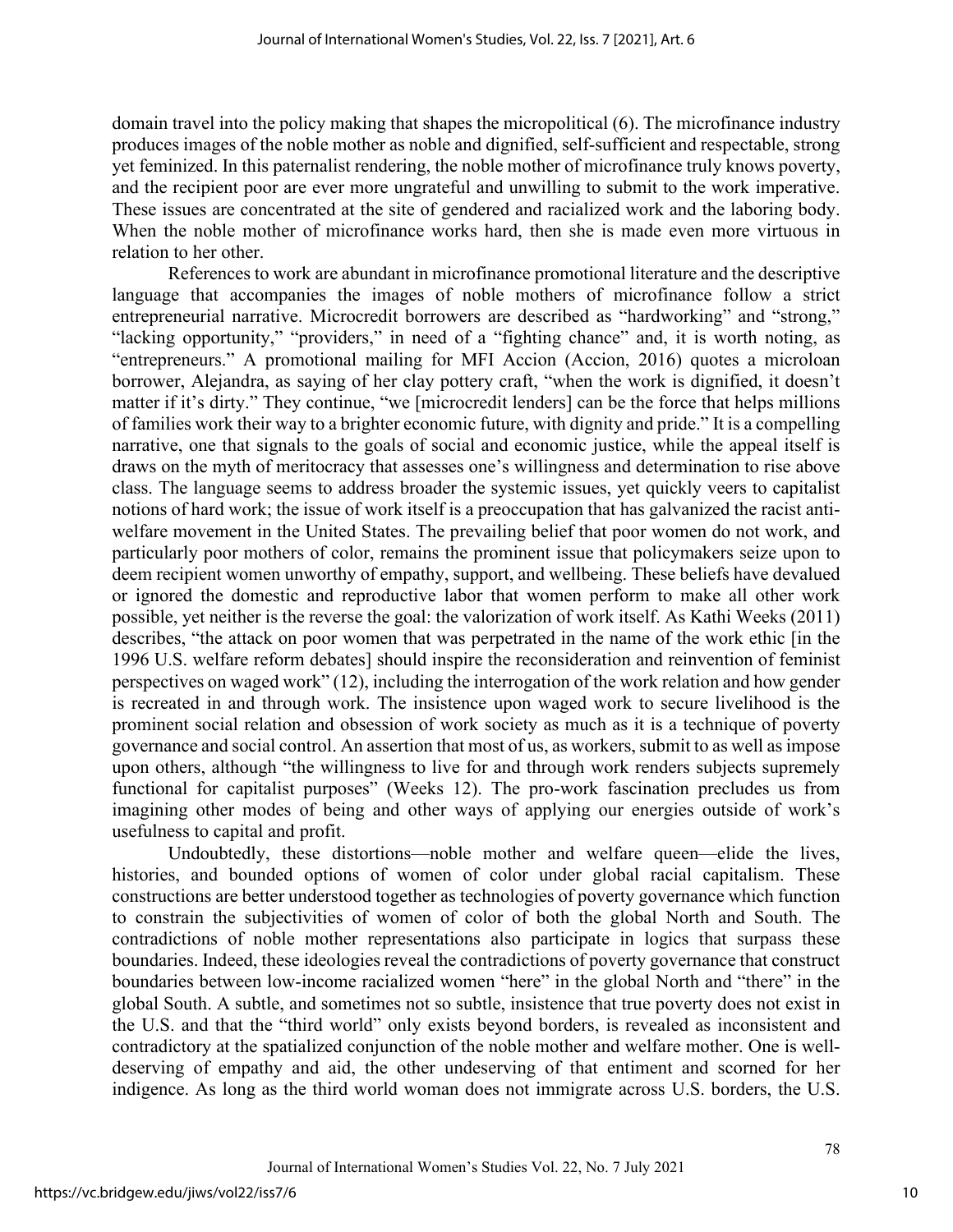woman of color and the racialized woman of the global South are depicted distinctly and disparately. The recipient mother defines the margins and exposes the limits of free markets and heteropatriarchy by revealing the public, structural nature of poverty which neoliberal microfinance brokers attempt to conceal.

## **Conclusion**

*"Capitalism utilizes the raced and sexed bodies of women in its search for profit globally, […]and it is often the experiences and struggles of poor women of color that allow the most inclusive analysis as well as politics in antiglobalization struggles" (Mohanty 2003, 250).* 

Microfinance is now standardized within global development policy, disproportionately impacting the lives of racialized women of the global South, and increasingly in the global North. As I have argued, the politics of entrepreneurial poverty finance rearticulate the burden of impoverishment onto the poor, and it remains within the purview of the entrepreneurial subject to "rise above" her economic situation. The cultural formation of entrepreneurialism is galvanized by poverty finance brokers in an oppositional rendering of the "noble" microfinance entrepreneur as she is set against the recipient woman within a racial capitalist system and work society. Juxtaposed to the ways poor mothers of color in the U.S. are depicted in poverty alleviation policy, such as the "welfare queen" trope that renders poverty-class women of color ingrates and deviants, the representations of third world mothers are imbued with seemliness and respectability. This false dichotomy is utilized to gain financial support for microfinance programs and private finance markets, driving policies that exacerbate gender and racial labor inequities. The falsehoods in rhetoric and representation contribute to a public discourse that asserts that poor and low-income women need not the assistance of the government, nor the alleviation of structural inequities, but rather, the salvation of capitalism. Here, the regulation of bodies and behaviors of poor women of color becomes the point of scrutiny rather than the afflictions created through the (il)logics of neoliberalism and racial capitalism.

Transnational feminist scholarship critiques neoliberalism, economic globalization, colonialism, empire, and global development policies, though microfinance programs have often avoided critique with associations of "women's empowerment" into labor markets through microentrepreneurship and financial inclusion. Muhammad Yunus (1999), for instance, has suggested that credit should be a fundamental human right. While financial inclusion is an important aim, financial inclusion is not the equivalent of addressing the colonial legacies of racial capitalism nor longstanding and widening gaps in wealth disparities. And anti-poverty policy certainly cannot work if it recreates the politics of austerity, relying on anti-welfare sentiment which has long undermined poor women's wellbeing. Nor can it rely on entrepreneurialism's emphasis on the individual while failing to contend with the structural, and empowerment through entrepreneurship remains limited by gendered and racialized socio-economic structures and cultural contexts.

Microfinance cannot be the sole nor predominant anti-poverty alleviation strategy in the world. Feminist anti-poverty and economic justice policy that addresses the structural conditions of racial capitalism and the feminization of poverty, such as gendered labor segregation, and that values the reproductive, mothering, kincare, and unpaid labor of women and gender minorities is the solution to economic and social equality. Reinvestments in strong public finance, social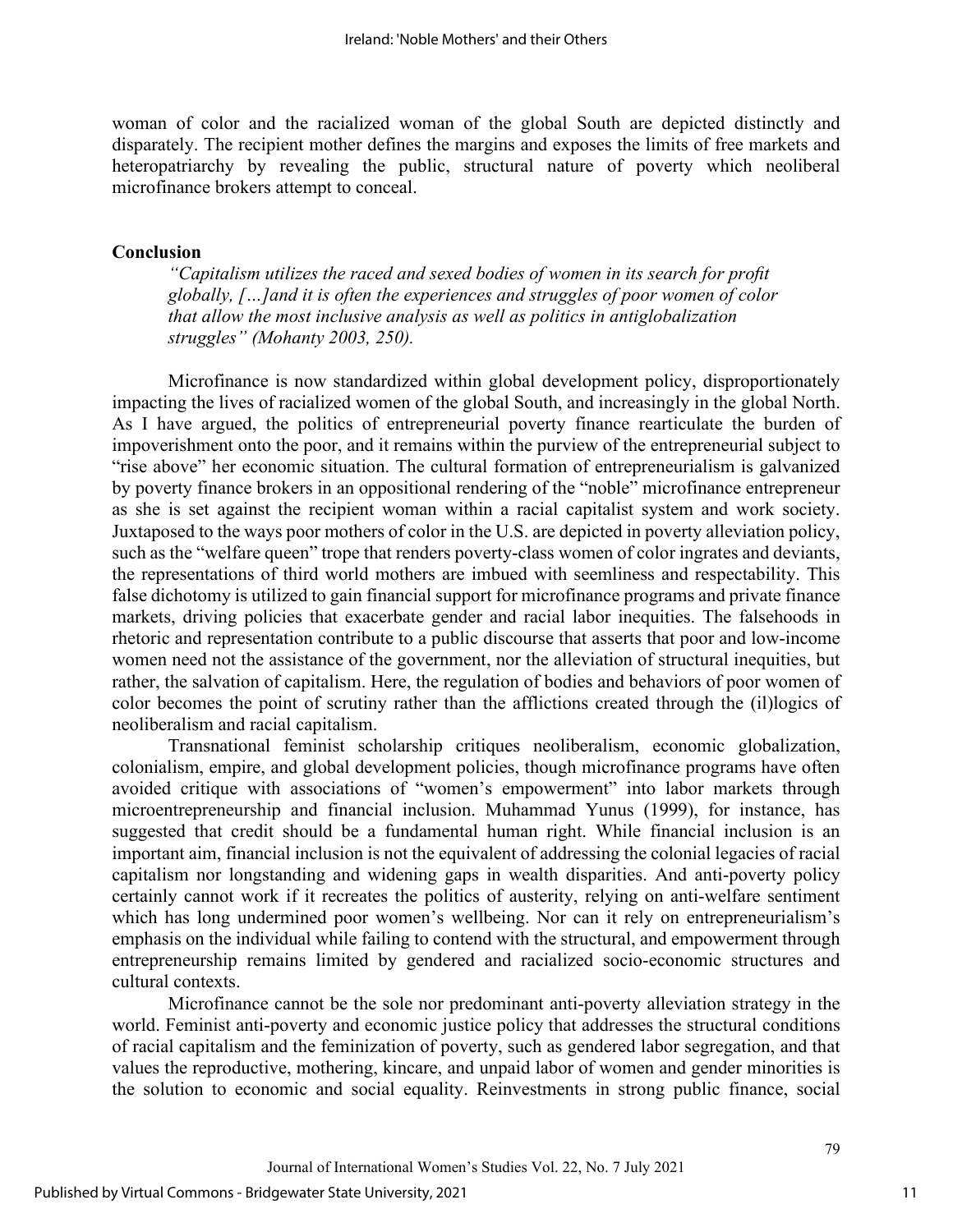welfare, and care networks which counter privatization are necessary as "privatization works by making the public seem non-existent or historically obsolete at the very point where it is most responsible for the individual's survival" (Goodman, 127). Privatized, individual, antisocial modes of existing are not the solution, but are rather key to the dissolution of communities that poor and low-income women of color rely upon. Only a focus on relationality and collective solutions to poverty that are attentive to the economic violence experienced by women of color of the global South and North will create a non-violent future that ensures social and collective liberation.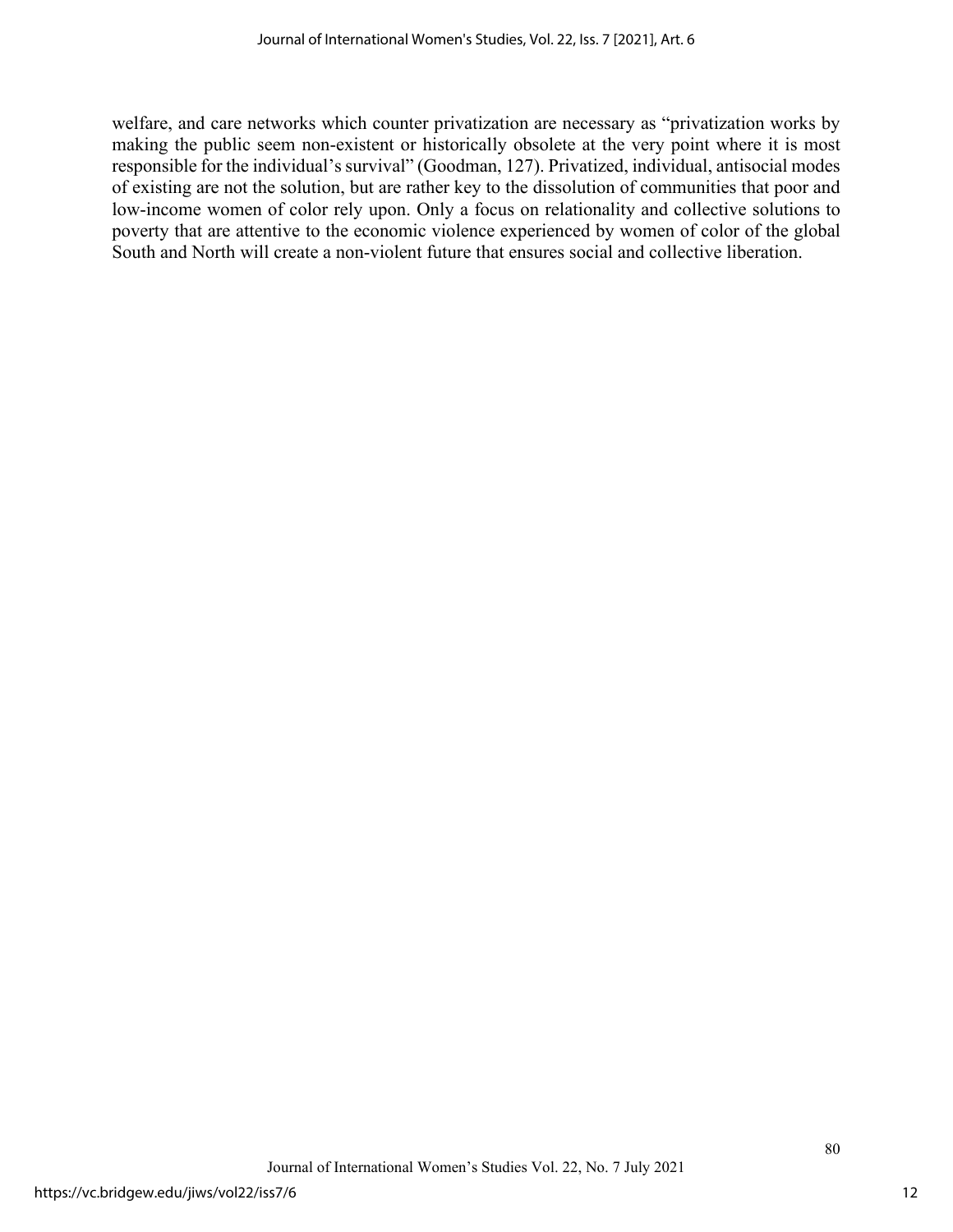## **References**

- Accion*. Accion: A Global Nonprofit.* Accessed September 2015: http://accion.org. --. Promotional mailer sent to the author, Milwaukee, Wisconsin, 2016.
- Allison, D. (1994). A Question of Class. In *Skin: Talking about Sex, Class & Literature*. Ithaca: Firebrand Books.
- Baker, M. (2000). "The Politics of They": Dorothy Allison's *Bastard Out of Carolina* as Critique of Class, Gender, and Sexual Ideologies." In *the World is Our Home: Society and Culture in Contemporary Southern Writing*, edited by Jeffrey J. Folks and Nancy Summers Folks, 117-141. Lexington: Kentucky Press.
- Chang, G. (2000). *Disposable Domestics: Immigrant Women Workers in the Global Economy*. Cambridge, Mass: South End Press.
- Flores-Gonzalez, N., Guevarra, A.R., Toro-Morn, M. and Chang, G. (2013). *Immigrant Women Workers in the Neoliberal Age*. Champaign: University of Illinois Press.
- Freeman, C. (2014). *Entrepreneurial Selves: Neoliberal Respectability and the Making of a Caribbean Middle Class*. Durham: Duke University Press.
- Goodman, R. T. (2010). *Feminist Theory in Pursuit of the Public: Women and the "Re-Privatization" of Labor.* New York, NY: Palgrave Macmillan.
- Grewal, I. and Kaplan, C. (1994). *Scattered Hegemonies: Postmodernity and Transnational Feminist Practices*. Minneapolis: University of Minnesota Press.
- Gustafson, K. S. (2011). *Cheating Welfare: Public Assistance and the Criminalization of Poverty*. New York: New York University Press,
- Hawkesworth, M. (2012). *Political Worlds of Women: Activism, Advocacy, and Governance in the Twenty-First Century*. Boulder, CO: Westview Press.
- Hong, G. K. (2015). *Death beyond Disavowal: The Impossible Politics of Difference.*  Minneapolis: University of Minnesota Press.
- Hill Collins, P. (2000). *Black Feminist Thought: Knowledge, Consciousness, and the Politics of Empowerment*. New York: Routledge.
- Jurik, N. C. (2005). *Bootstrap Dreams: U.S. Microenterprise Development in an Era of Welfare Reform.* Ithaca and London: ILR and Cornell University Press*.*
- Karim, L. (2011). *Microfinance and its Discontents: Women in Debt in Bangladesh* Minneapolis: University of Minnesota Press.
- Katz, M. B. (1990). *The Undeserving Poor: From the War on Poverty to the War on Welfare*. New York: Pantheon Books.
- Marshall, C. (1997). *Feminist Critical Policy Analysis*. London: Falmer Press.
- Melamed, J. (2015). Racial Capitalism. *Critical Ethnic Studies* 1, no. 1 (Spring): 76-85.
- Mohanty, C. T. (2003). *Feminism Without Borders: Decolonizing Theory, Practicing Solidarity*. Durham: Duke University Press.
- Naples, N. A. and Desai. M. (2002). *Women's Activism and Globalization: Linking Local Struggles and Global Politics*. New York: Routledge.
- Narayan, U. (1997). *Dislocating Cultures: Identities, Traditions, and Third-World Feminism*. New York: Routledge.
- Reese, E. (2005). *Backlash against Welfare Mothers: Past and Present*. Berkeley: University of California Press.
- Seager, J. (2009). *The Penguin Atlas of Women in the World*. New York: Penguin Books.
- Singer, L., Butler, J. and MacGrogan, M. (1993). *Erotic Welfare: Sexual Theory and Politics in the Age of Epidemic*. New York: Routledge.